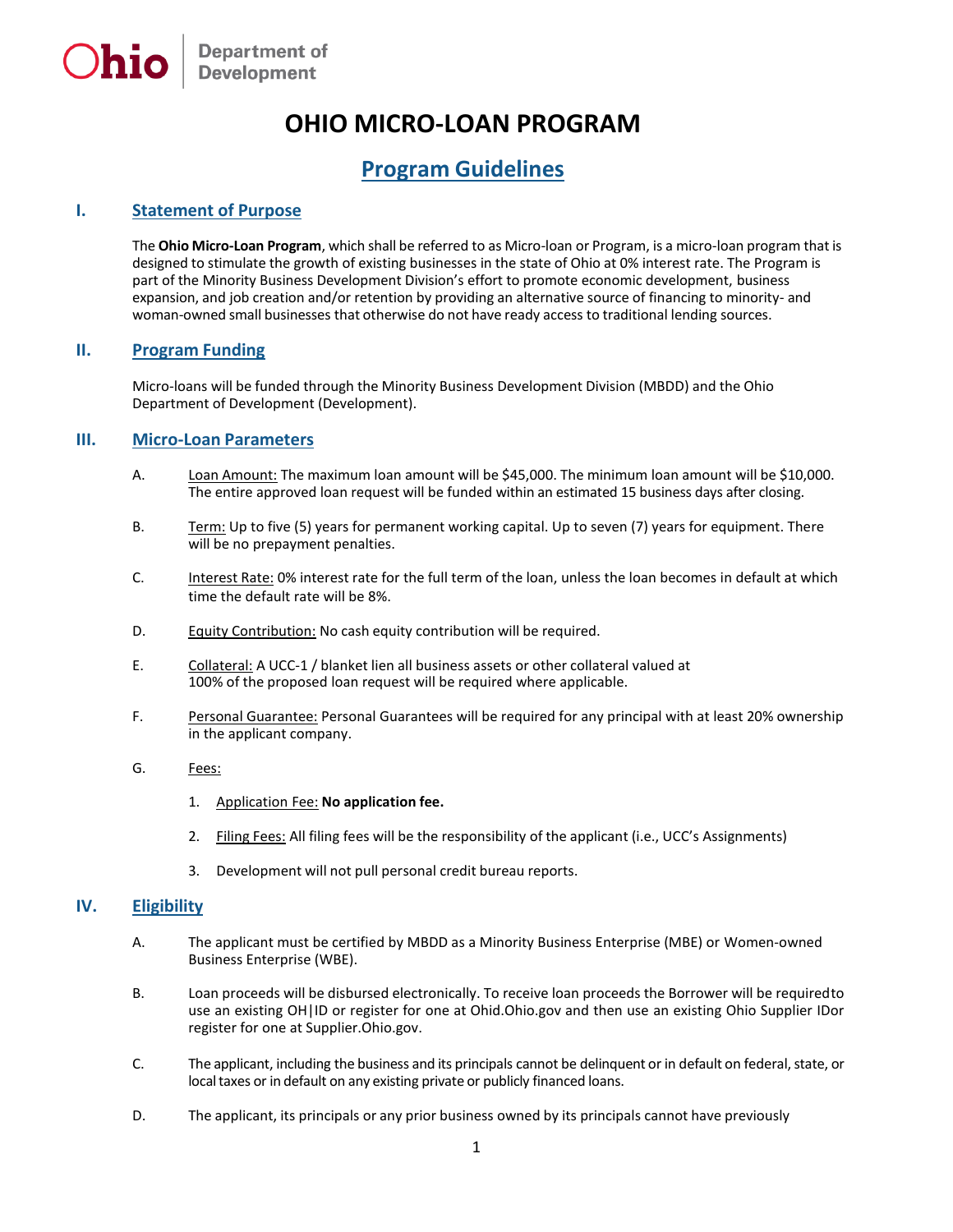# **Department of Development**

defaulted on any financial assistance provided by MBDD or Development.

E. Ineligible business will include but not limited to investment real estate, lending and leasing businesses, multi-level marketing, adult entertainment, gambling, bars, furniture and appliance rental, and checkcashing.

#### **V. Use of Proceeds**

- A. Loan proceeds may be used for working capital, machinery and equipment purchases, leasehold improvements, inventory, and refinancing of debt (when the debt is solely in the business name, was clearly used for the business, and when refinancing will improve business cash flow).
- B. Loan proceeds may not be used for repaying delinquent state or federal taxes; financing residential property, owner-occupied or investment property; financing a change of ownership; reimbursing funds owed to an owner, partner, or shareholder; refinancing credit cards; and financing a non-business purpose.

#### **VI. Loan Application Process**

MBDD has established a written loan application and approval process that may be amended from time to time and will be binding upon all applicants.

MBDD staffwill interview interested applicants to determine general programeligibility.A link to the online application will be sent to eligible applicants. The application will request information related to the loan request and supporting documentation on the company, principals, and guarantors.

#### Loan Approval and Denial

- 1. Development, in its sole discretion, may approve or deny loan applications.
- 2. All Micro-Loan applications will be processed through an internal review and approval process. Upon recommendation from MBDD staff, the loan application will be sent to the Loan Action Workout Group (LAWG) for approval.
- 2. Approval shall be communicated in a written commitment to the Borrower.
- 4. If the loan application is denied, MBDD will notify the applicant in writing, stating the reason for denial.
- A. Withdrawal of Application
	- 1. Any applicant may withdraw a loan application at any time prior to closing by giving written notice to MBDD.
	- 2. MBDD will maintain a log of each application. If the applicant fails to submit any additional requested information or documentation that is needed to complete the underwriting process within sixty (60) days of the application date, with no justifiable explanation, the application will be withdrawn.
	- 2. MBDD may withdraw an application if inaccurate or fraudulent information is submitted.

#### B. Loan Closing

- 1. All documentation will be completed by Development in-house counsel.
- 2. The loan closing will be scheduled at a time acceptable to both the Borrower and MBDD.
- 3. The Borrower will be required to establish a checking account in the business' name and complete an Authorization Agreement for deposit / payment (ACH).